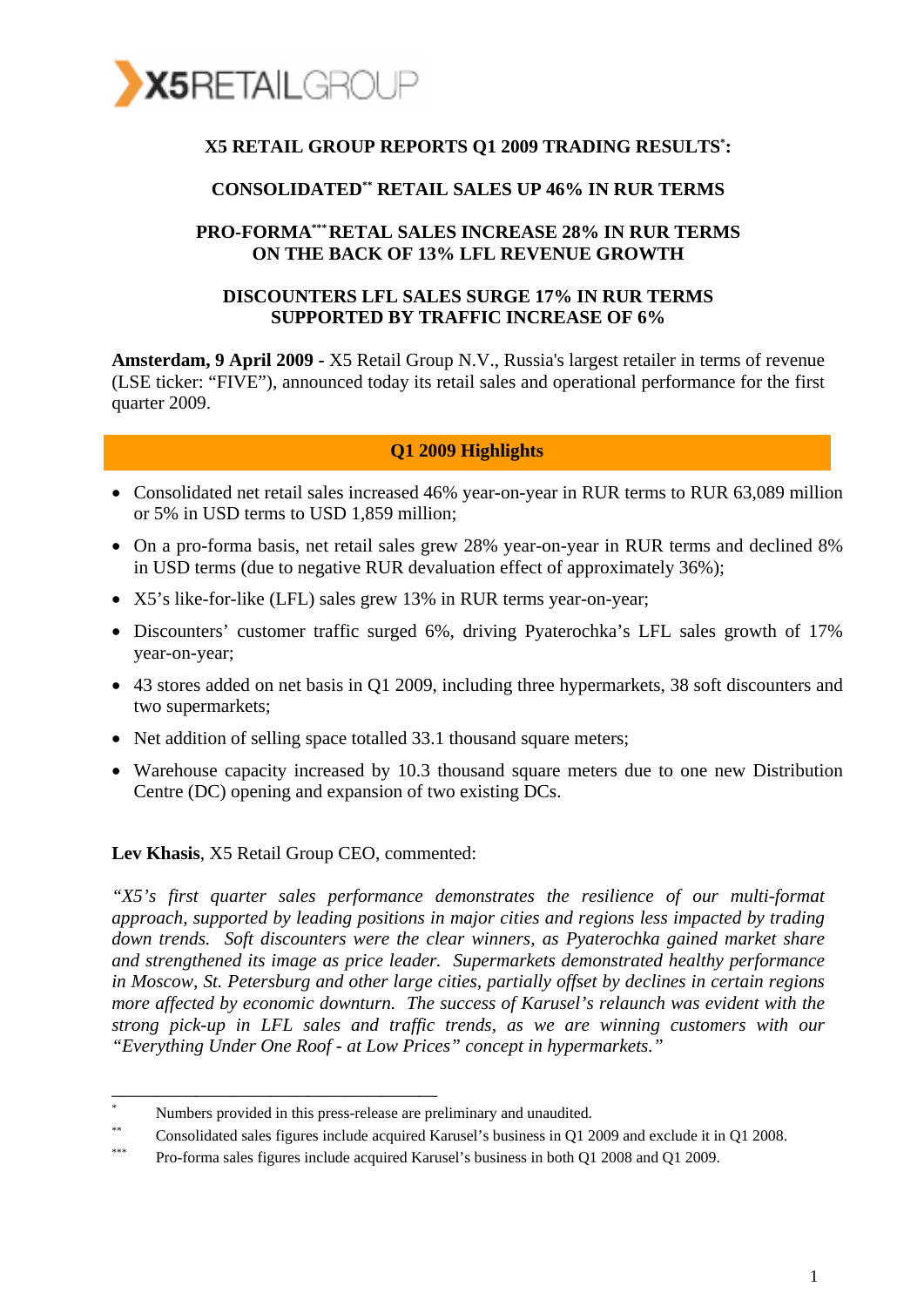

### **Net Retail Sales\* Performance**

X5 net retail sales for the first quarter of 2009 reached RUR 63,089 million or USD 1,859 million. On a consolidated basis, i.e. including the results of the acquired Karusel chain in Q1 2009 and excluding Karusel in Q1 2008, X5's net retail sales rose 46% in RUR terms or 5% in USD terms. On a pro-forma basis, i.e. including acquired Karusel stores in both Q1 2008 and Q1 2009, X5's net retail sales increased 28% in RUR terms and declined 8% in USD terms.

| <b>RUR</b> mln                | Q1 2009  | Q1 2008  | % change y-o-y   |  |
|-------------------------------|----------|----------|------------------|--|
| Hypermarkets                  | 11,979.2 | 9,243.7  | 30%              |  |
| Supermarkets                  | 18,323.8 | 15,493.1 | 18%              |  |
| <b>Soft Discounters</b>       | 32,785.7 | 24,450.1 | 34%              |  |
| <b>Total Net Retail Sales</b> | 63,088.7 | 49,186.9 | 28%              |  |
| <b>USD</b> mln                |          |          | $% change y-o-y$ |  |
| <b>Hypermarkets</b>           | 353.0    | 381.0    | (7%)             |  |
| Supermarkets                  | 540.0    | 638.6    | (15%)            |  |
| <b>Soft Discounters</b>       | 966.3    | 1,007.8  | (4%)             |  |
| <b>Total Net Retail Sales</b> | 1,859.3  | 2,027.5  | (8%)             |  |

#### *Net Retail Sales Dynamics by Format (pro-forma)*

### **Gross Retail Sales\*\* Analysis**

*Like-For-Like\*\*\* Store Performance (see Appendix I for detailed LFL performance)* 

| <b>Based on RUR-denominated</b> |              | O1 2009    |                  |
|---------------------------------|--------------|------------|------------------|
| gross retail sales              | Total LFL, % | Traffic, % | <b>Basket,</b> % |
| Hypermarkets                    |              |            |                  |
| Supermarkets                    |              | ΄3.        |                  |
| <b>Soft Discounters</b>         |              |            |                  |
| <b>X5 Retail Group Total</b>    |              |            |                  |

#### *Gross Retail Sales Dynamics*

\_\_\_\_\_\_\_\_\_\_\_\_\_\_\_\_\_\_\_\_\_\_\_\_\_\_\_\_\_\_\_\_\_\_\_\_\_\_\_\_\_

| <b>Based on RUR-denominated</b> |        |                     | Total change %, |
|---------------------------------|--------|---------------------|-----------------|
| gross retail sales              | LFL, % | <i>Expansion, %</i> | excl. FX        |
| <b>Hypermarkets</b>             |        | 19                  | 30              |
| Supermarkets                    | 8      | 10                  | 18              |
| <b>Soft Discounters</b>         |        | 17                  | 34              |
| <b>Total Gross Retail Sales</b> | 13     | 15                  | 28              |
| <b>FX</b> Effect                |        |                     | (36)            |
| Total change %, incl. FX        |        |                     | (8)             |

<sup>\*</sup> Net retail sales represent revenue from operations of X5 managed stores excluding VAT. This number differs from total net sales that also include revenue from franchisees (royalty payments) and other revenue. The total net sales number will be reported along with the Q1 2009 financial results.<br>In this section all sales dynamics analysis is based on RUR-denominated gross sales (including VAT,

excluding FX). Net sales RUR growth rates may immaterially differ due to effective VAT rate.

<sup>\*\*\*</sup> Like-for-like (LFL) comparisons of retail sales between two periods are comparisons of retail sales in local currency (including VAT) generated by the relevant stores. The stores that are included in LFL comparisons are those that have operated for at least twelve full months preceding the beginning of the last month of the reporting period. Their sales are included in LFL calculation starting from the first day of the month following the month of the store opening.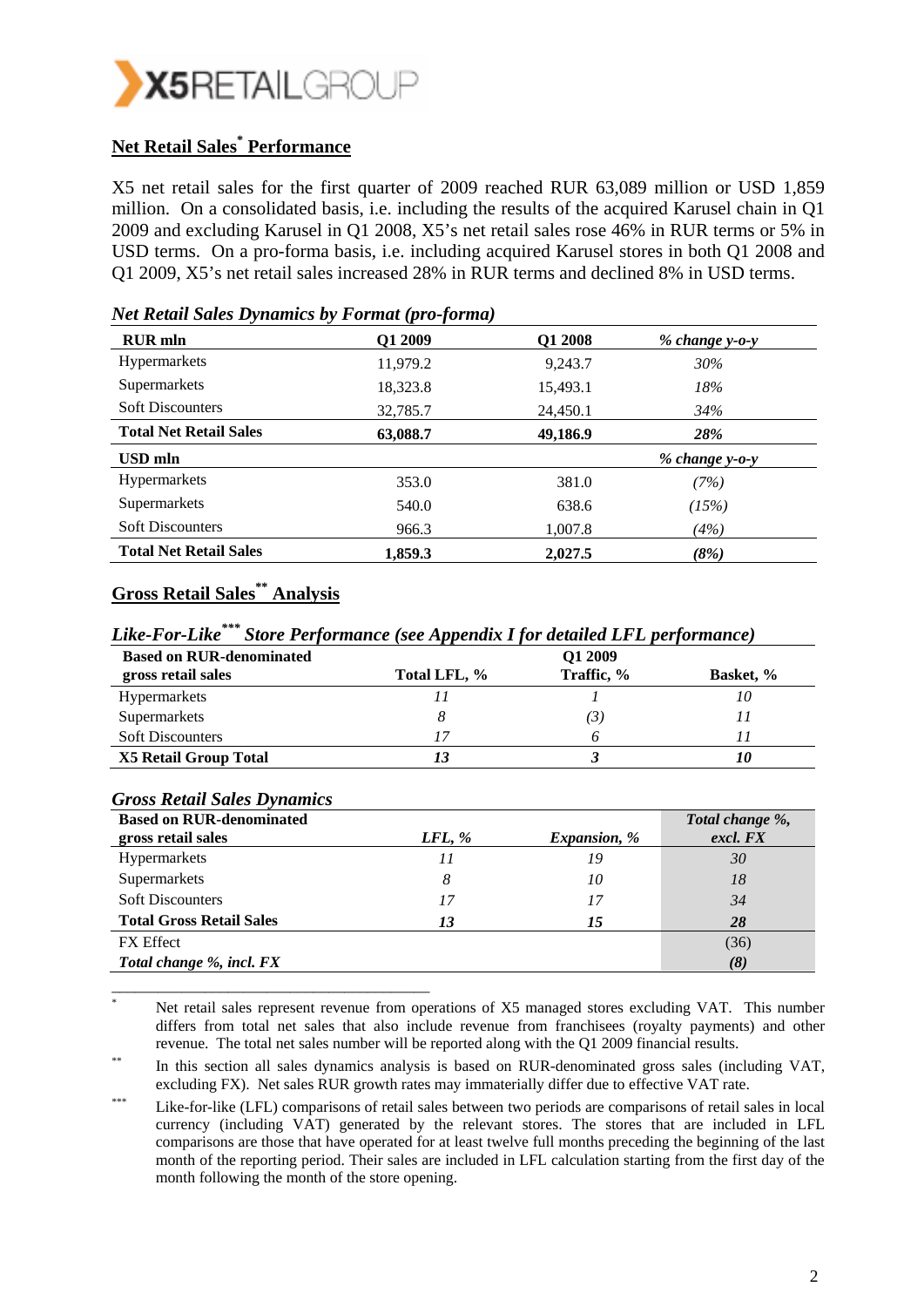

The Company's total LFL sales (including Karusel stores on a pro-forma basis) in first quarter 2009 increased 13% in RUR terms, driven by a 3% increase in customer traffic and 10% increase in average basket. Organic expansion of selling space plus contributions from new stores not included in the LFL calculation accounted for the balance of the retail sales increase of 28%.

#### **LFL Sales Performance**

Q1 2009 was the first quarter in which trading down trends became clearly evident, especially in February and March. The impact of trading conditions on our stores' performance varied significantly from region to region and format to format:

- Soft discounters were the clear winners in Moscow and the regions, reporting 10% and 11% traffic increases, respectively, with overall LFL sales growth reaching 25% in Moscow and 23% in regional locations, underscoring Pyaterochka's strength over the competition. St. Petersburg discounters' performance was affected by aggressive promotional campaigns by competitors, which had certain pressure on Pyaterochka's average ticket and resulted in 7% LFL sales growth on the back of flat traffic. On 19 March 2009, Pyaterochka announced a new pricing strategy across the regions extending its "lowest price" concept to every item on our shelves, to further strengthen its image as price leader and encourage customers to spend more at our stores.
- Supermarkets' performance was in line with management's expectations: LFL sales increased 8% on the back of healthy trends in Moscow and St. Petersburg-based stores and declines in regions affected by economic conditions. In Moscow and St. Petersburg, average traffic held steady and basket increased as we made up for the loss of more price-sensitive consumers shifting to discounters and hypermarkets by winning new customers from competing supermarkets and premium stores. Regional stores' performance varied significantly across our regions of operation, but LFL sales declined 6% overall. In Q1 X5 began converting Perekrestok stores in the most economically sensitive regions to soft discounter format, and completed the rebranding of three stores by the end of the quarter.
- Hypermarket LFL sales increased 11% year on year. Karusel's *"Everything Under One Roof - at Low Prices"* brand promise clearly gained recognition among customers as the chain was successfully relaunched following completion of the integration program last year. The relaunched Karusel hypermarkets delivered a clear improvement in LFL sales trends compared to the second half of 2008: Moscow and St. Petersburg-based stores delivered strong year-on-year traffic growth of 3% and 4% respectively, resulting in LFL sales increases of 10% in Moscow and 15% in St. Petersburg. Overall hypermarket performance in the regions and partially in Moscow was impacted by the one-time effects of a major Q1 2009 program to rebrand 14 Perekrestok hypermarket stores as Karusel.

During the first quarter 2009 X5 continued to invest in its customer value proposition and restrain price increases despite inflationary pressures. Prices on X5's shelves increased on average by 14% year-on-year (March 2009 versus March 2008) compared to officially reported food inflation in Russia of 16% for the same comparison period.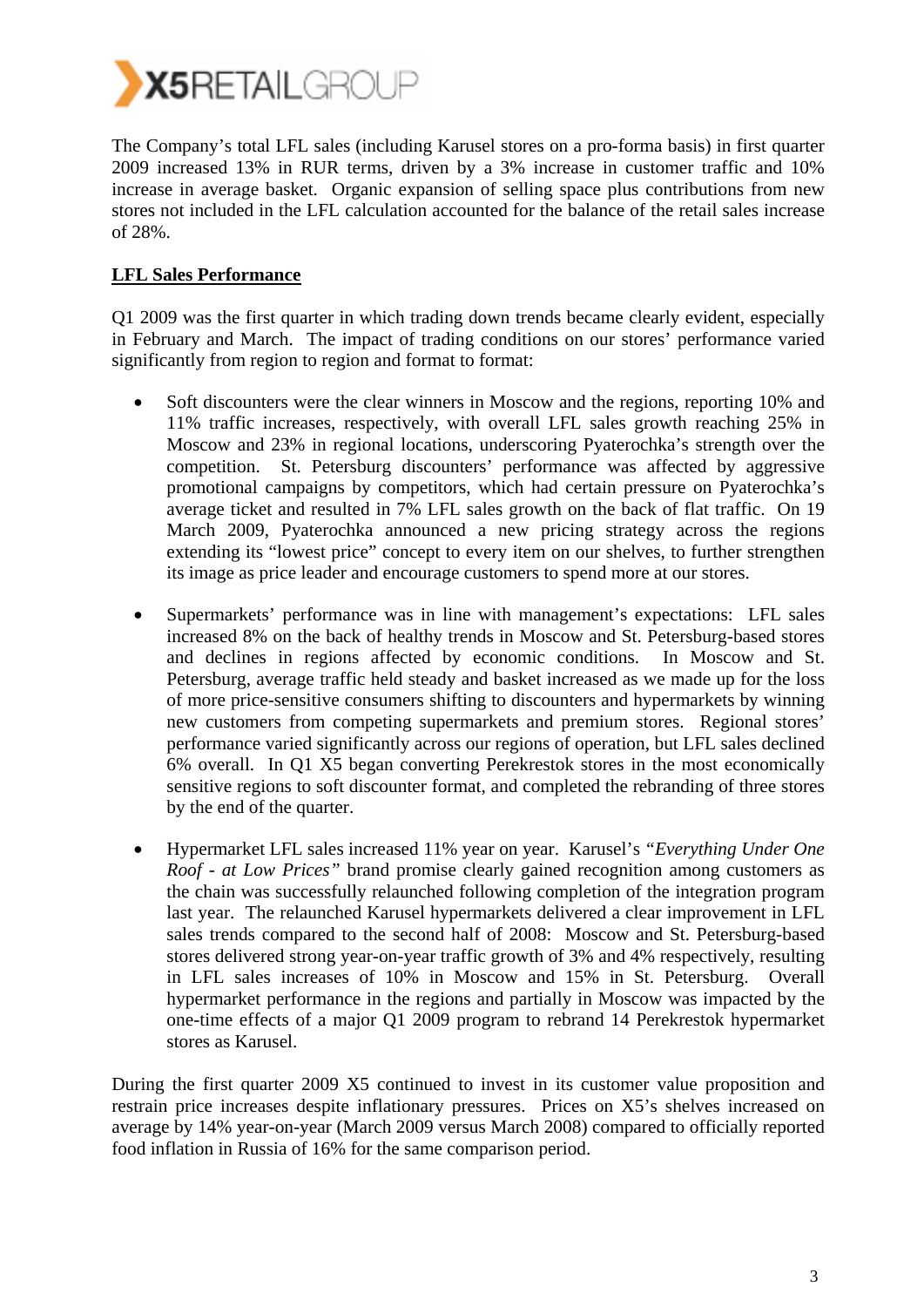

|                              | As of     |           | Reformatting/            | <b>Net Added</b> | $%$ change   |
|------------------------------|-----------|-----------|--------------------------|------------------|--------------|
|                              | 31-Dec-08 | 31-Mar-09 | <b>Rebranding</b>        | in Q1 2009       | vs 31-Dec-08 |
| Selling Space, sq. m.        |           |           |                          |                  |              |
| <b>Hypermarkets</b>          | 232,462   | 245.942   | $\overline{\phantom{a}}$ | 13,480           | 6%           |
| Supermarkets                 | 222,362   | 225,359   | (1, 943)                 | 2,997            | 1%           |
| <b>Soft Discounters</b>      | 419,207   | 435,859   | 1,943                    | 16,652           | 4%           |
| <b>X5 Retail Group Total</b> | 874,032   | 907,161   | ۰                        | 33,129           | 4%           |
| # of Stores                  |           |           |                          |                  |              |
| <b>Hypermarkets</b>          | 46        | 49        |                          | 3                | 7%           |
| Supermarkets                 | 207       | 209       | (3)                      | 2                | 1%           |
| <b>Soft Discounters</b>      | 848       | 886       | 3                        | 38               | 4%           |
| <b>X5 Retail Group Total</b> | 1,101     | 1,144     |                          | 43               | 4%           |

### **Expansion**

In first quarter 2009, X5 added a net 43 stores, including 38 soft discounters, 2 supermarkets and 3 hypermarkets with total net selling space of 33.1 thousand sq.m. Of the 38 discounter stores, 21 were relaunched *Agrotorg-Rostov* Pyaterochka outlets acquired in December 2008. A further three were supermarkets converted to the discounter format (one Perekrestok in Lipetsk and two in Nizhny Novgorod); contributions from these stores will be excluded from supermarkets and included in discounters' results as from 1 April 2009. During the quarter, X5 closed a total of 13 stores (one supermarket and 12 discounters), in order to maximise the efficiency of our store portfolio in the current economic environment. In line with the Company's plans for 2009, expansion concentrated on regions with existing operations.

As at 31 March 2009, X5 Retail Group was present in 41 cities of European Russia and the Urals and operated 1,144 stores in total. This consisted of 886 soft discounters, 209 supermarkets, and 49 hypermarket stores, with total net selling space of 907.2 thousand sq. m.

#### **Franchisee Relationship Update**

In first quarter 2009, X5 completed the integration of its former franchisee's business in the South of Russia (*Agrotorg-Rostov*), which was acquired in December 2008. X5 relaunched 21 acquired Pyaterochka stores in Rostov-on-Don and Rostov region, and opened a further four stores organically. As a result, Pyaterochka's presence in the area increased from only four stores to a total of 29 stores within 50 working days.

As at 31 March 2009 the Company's franchisee store network totaled 586 stores across Russia, including 543 Pyaterochka and 43 Perekrestok-Express stores.

#### **Logistics Infrastructure Development**

In the first quarter 2009 X5 Retail Group added one Distribution Centre (DC) in Voronezh, and expanded storage capacity of two existing DCs in Nizhny Novgorod and Samara, increasing overall warehouse capacity by 10.3 thousand sq.m.

|                              | Warehouse space, '000 sq. m. |       |                               | # of $DCs$ |           |                  |
|------------------------------|------------------------------|-------|-------------------------------|------------|-----------|------------------|
| <b>Region</b>                |                              |       | 31-Dec-08 31-Mar-09 Net Added | 31-Dec-08  | 31-Mar-09 | <b>Net Added</b> |
| Central                      | 109.1                        | 109.1 |                               | 6          | 6         |                  |
| North-West                   | 44.5                         | 44.5  |                               |            |           |                  |
| Volgo-Vyatsky                | 13.5                         | 15.1  | 1.6                           |            |           |                  |
| Urals                        | 18.2                         | 18.2  |                               |            |           |                  |
| Centralno-Chernozemny        | 2.4                          | 8.4   | 6.0                           |            |           |                  |
| Sredne-Volzhsky              | 3.3                          | 6.0   | 2.7                           |            |           |                  |
| <b>X5 Retail Group Total</b> | 191.0                        | 201.3 | 10.3                          | 19         | 20        |                  |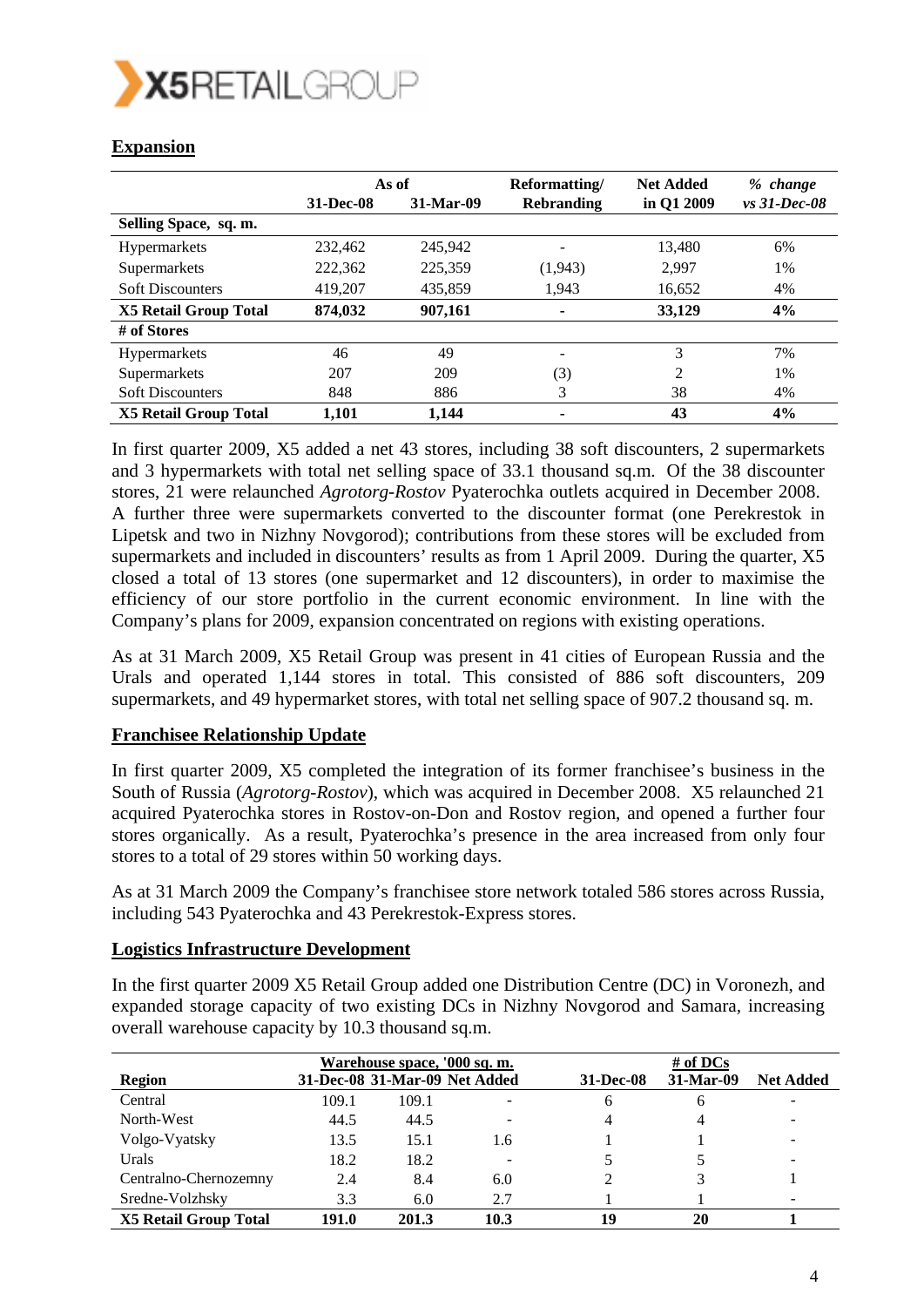

#### **Appendices**

- *I. LFL Store Performance by Format and Region*
- *II. Net Retail Sales Performance by Region*
- *III. Average Ticket and Number of Customers*
- *IV. Net Store Addition by Format and Region*

*For further details please contact* 

**Anna Kareva IR Director Tel.: +7 (495) 792-3511**  *e-mail: anna.kareva@x5.ru*

**Svetlana Vitkovskaya Head of PR Department Tel.: +7 (495) 662-8888, ext. 31 140 e-mail:** *svetlana.vitkovskaya@x5.ru*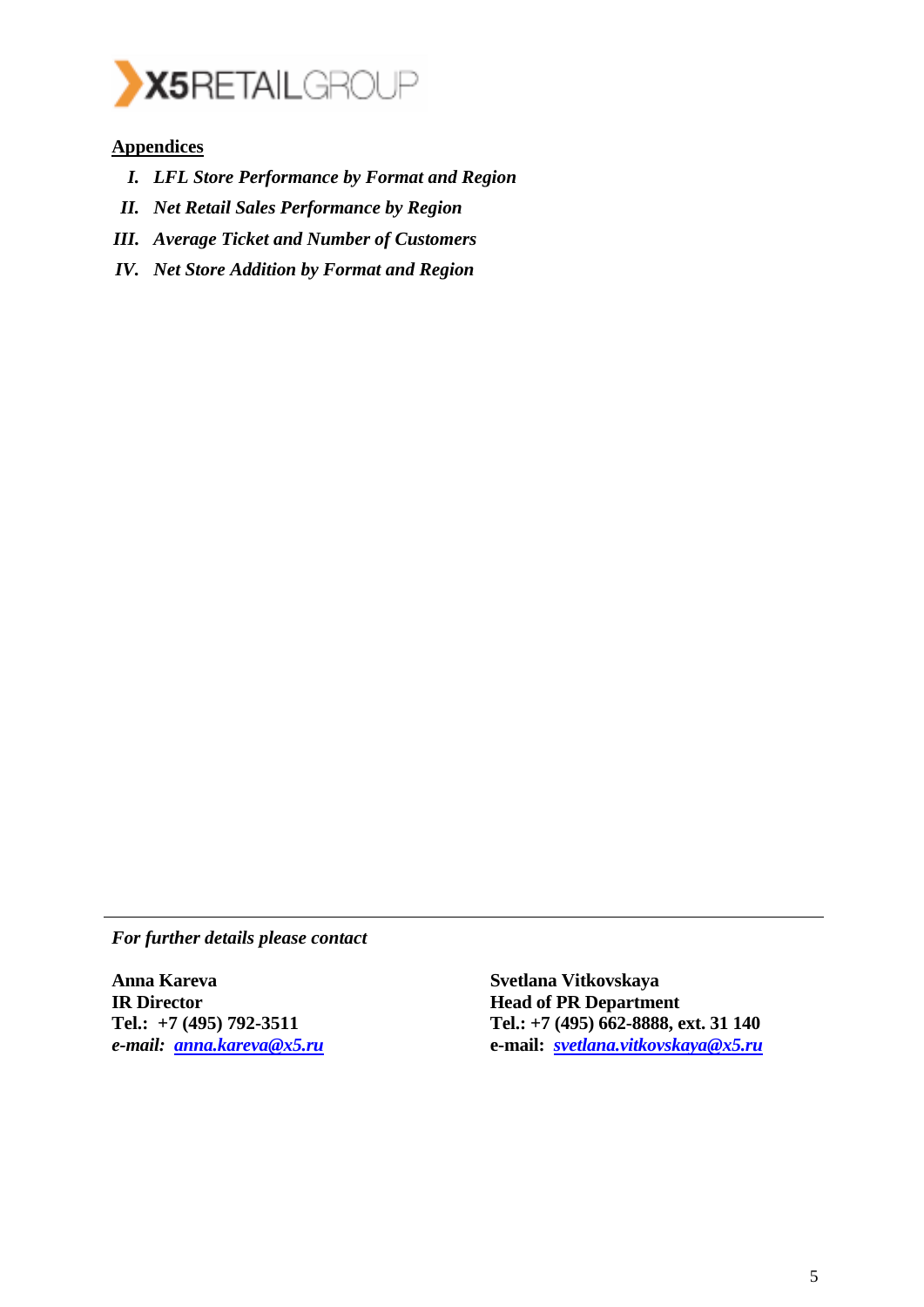

#### **Note to Editors:**

#### **X5 Retail Group**

X5 Retail Group N.V. is Russia's largest retailer in terms of sales. The Company was created as a result of a merger between Pyaterochka (soft discounter chain) and Perekrestok (supermarket chain) on 18 May 2006. In June 2008, X5 acquired Karusel hypermarket chain and substantially strengthened its position in hypermarket format.

As at 31 March 2009, X5 had 1,144 Company-managed stores located in Moscow, St. Petersburg and other regions of European Russia, Urals and Ukraine, including 886 soft discount stores, 209 supermarkets and 49 hypermarkets.

As at 31 March 2009, X5's franchisees operated 586 stores across Russia.

For the full year 2008, X5's net retail sales including acquired Karusel stores on pro-forma basis totaled USD 8,844 mln. For the first quarter 2009, pro-forma net retail sales totaled USD 1,859 mln.

X5 Shareholder structure is as follows: Alfa Group – 47.9%, founders of Pyaterochka – 23.1%,  $X5$  Management – 1.9%, treasury shares – 0.1%, free float – 27.0%.

#### *Forward looking statements:*

*This announcement includes statements that are, or may be deemed to be, "forward-looking statements". These forward-looking statements can be identified by the fact that they do not only relate to historical or current events. Forward-looking statements often use words such as" anticipate", "target", "expect", "estimate", "intend", "expected", "plan", "goal" believe", or other words of similar meaning.* 

*By their nature, forward-looking statements involve risk and uncertainty because they relate to future events and circumstances, a number of which are beyond X5 Retail Group N.V.'s control. As a result, actual future results may differ materially from the plans, goals and expectations set out in these forward-looking statements.* 

*Any forward-looking statements made by or on behalf of X5 Retail Group N.V. speak only as at the date of this announcement. Save as required by any applicable laws or regulations, X5 Retail Group N.V. undertakes no obligation publicly to release the results of any revisions to any forward-looking statements in this document that may occur due to any change in its expectations or to reflect events or circumstances after the date of this document.*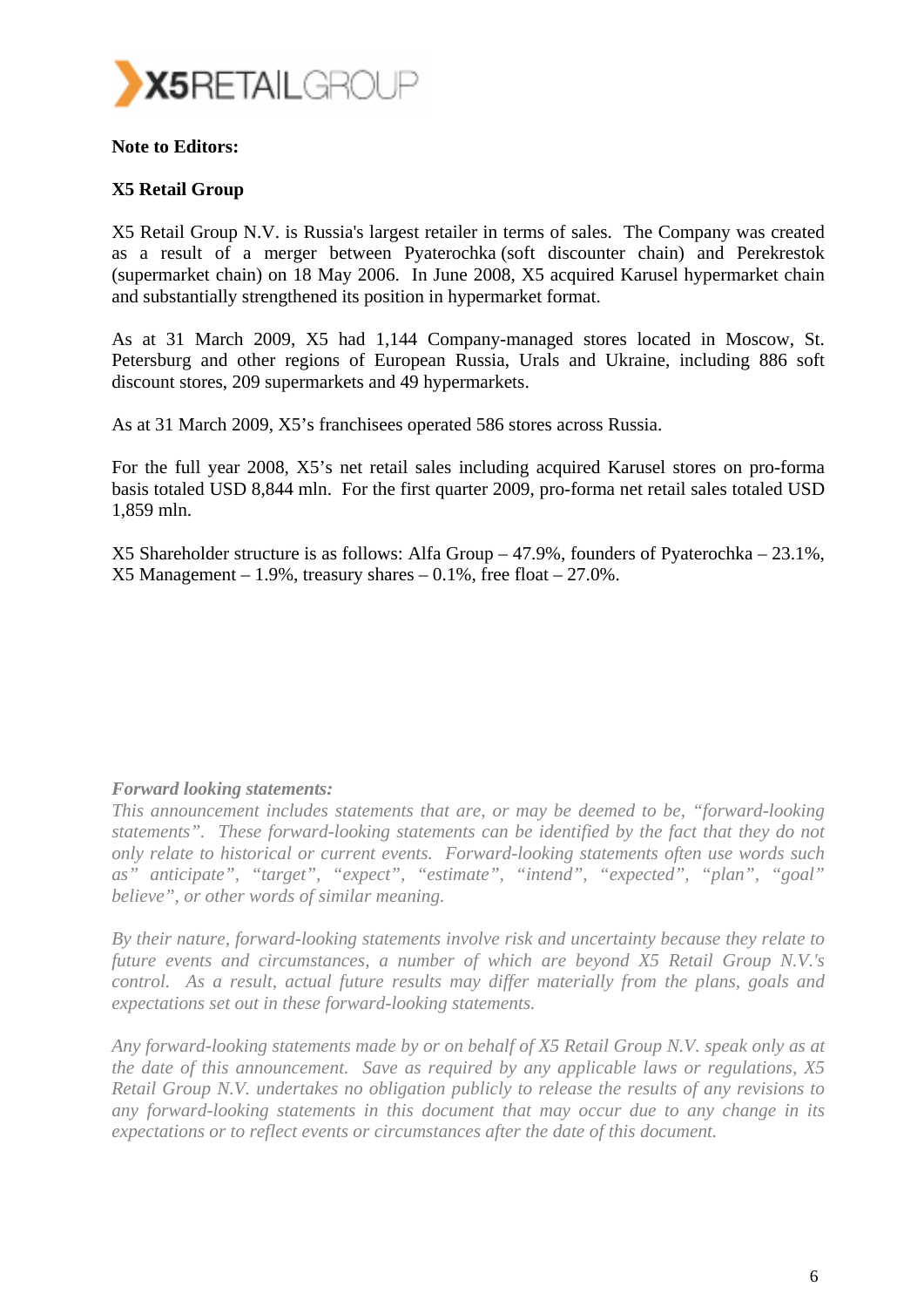

\_\_\_\_\_\_\_\_\_\_\_\_\_\_\_\_\_\_\_\_\_\_\_\_\_\_\_\_\_\_\_

\*

## **Appendix I: LFL Store Performance by Format and Region\***

|                                        | Q1 2009         |                |                |  |  |
|----------------------------------------|-----------------|----------------|----------------|--|--|
|                                        | Total LFL, %    | Traffic, %     | Basket, %      |  |  |
| <b>Moscow &amp; the Moscow Region</b>  |                 |                |                |  |  |
| Hypermarkets                           | 10 <sup>2</sup> | $\mathfrak{Z}$ | $\overline{7}$ |  |  |
| Supermarkets                           | 12              | (I)            | 13             |  |  |
| <b>Soft Discounters</b>                | 25              | 10             | 15             |  |  |
| <b>Total</b>                           | 18              | 6              | 12             |  |  |
|                                        |                 |                |                |  |  |
| <b>St. Petersburg &amp; North-West</b> |                 |                |                |  |  |
| Hypermarkets                           | 15              | $\overline{4}$ | 11             |  |  |
| Supermarkets                           | 10              |                | 10             |  |  |
| <b>Soft Discounters</b>                | 7               |                | 7              |  |  |
| <b>Total</b>                           | 9               | 1              | 8              |  |  |
|                                        |                 |                |                |  |  |
| <b>Regions</b>                         |                 |                |                |  |  |
| Hypermarkets                           | 5               | (5)            | 10             |  |  |
| Supermarkets                           | (6)             | (8)            | 2              |  |  |
| <b>Soft Discounters</b>                | 23              | 11             | 12             |  |  |
| <b>Total</b>                           | 5               | $\overline{a}$ | 5              |  |  |
|                                        |                 |                |                |  |  |
| <b>X5 Retail Group</b>                 |                 |                |                |  |  |
| Hypermarkets                           | 11              | 1              | 10             |  |  |
| Supermarkets                           | 8               | (3)            | 11             |  |  |
| <b>Soft Discounters</b>                | 17              | 6              | 11             |  |  |
| <b>X5 Retail Group Total</b>           | 13              | 3              | 10             |  |  |

Based on RUR-denominated gross sales (including VAT, excluding FX). Net sales RUR growth rates may immaterially differ due to effective VAT rate.

Like-for-like comparisons of retail sales between two periods are comparisons of retail sales in local currency (including VAT) generated by the relevant stores. The stores that are included in like-for-like comparisons are those that have operated for at least twelve full months preceding the beginning of the last month of the reporting period. Their sales are included in like-for-like calculation starting from the first day of the month following the month of the store opening. The like-for-like comparison for each store takes into account retail sales generated by that store during the same months it was in operation in both the reporting period and the period of comparison. The retail sales of all the relevant stores in the relevant months are then aggregated and compared. Like-for-like sales are calculated on the basis of traffic and basket amounts of relevant stores in the period under review.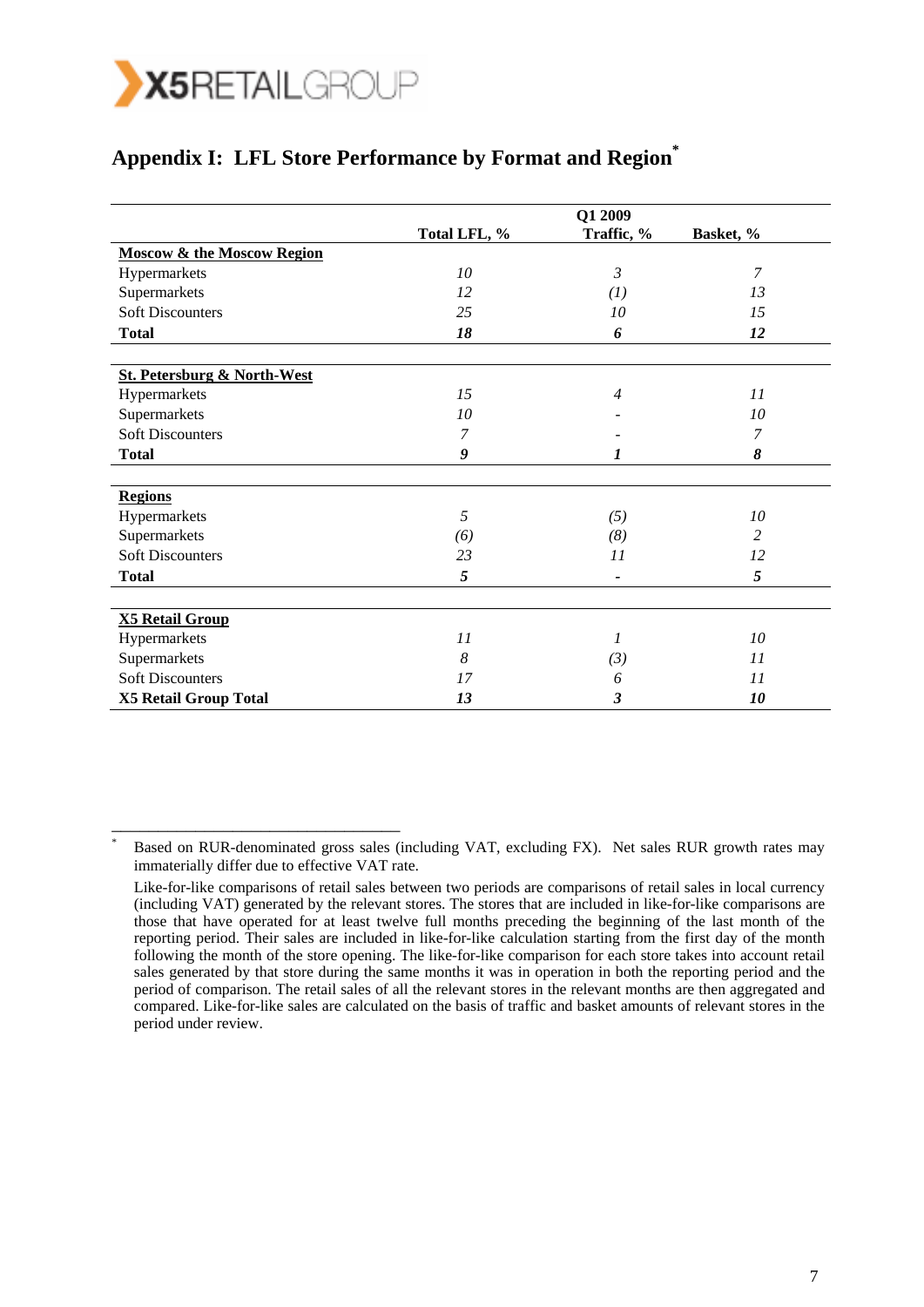

# **Appendix II: Net Retail Sales Performance by Region**

| <b>USD</b> mln                | O1 2009  | Q1 2008  | $% change y-o-y$ |
|-------------------------------|----------|----------|------------------|
| Moscow & the Region           | 961.4    | 1.028.4  | (7%)             |
| St. Petersburg & North-West   | 535.7    | 646.9    | (17%)            |
| Other Regions                 | 362.3    | 352.1    | 3%               |
| <b>Total Net Retail Sales</b> | 1,859.3  | 2.027.5  | (8%)             |
|                               |          |          |                  |
| <b>RUR</b> mln                |          |          | $% change y-o-y$ |
| Moscow $&$ the Region         | 32,620.2 | 24,949.5 | 31%              |
| St. Petersburg & North-West   | 18,177.0 | 15,694.7 | 16%              |
| Other Regions                 | 12,291.5 | 8,542.7  | 44%              |
| <b>Total Net Retail Sales</b> | 63,088.7 | 49,186.9 | 28%              |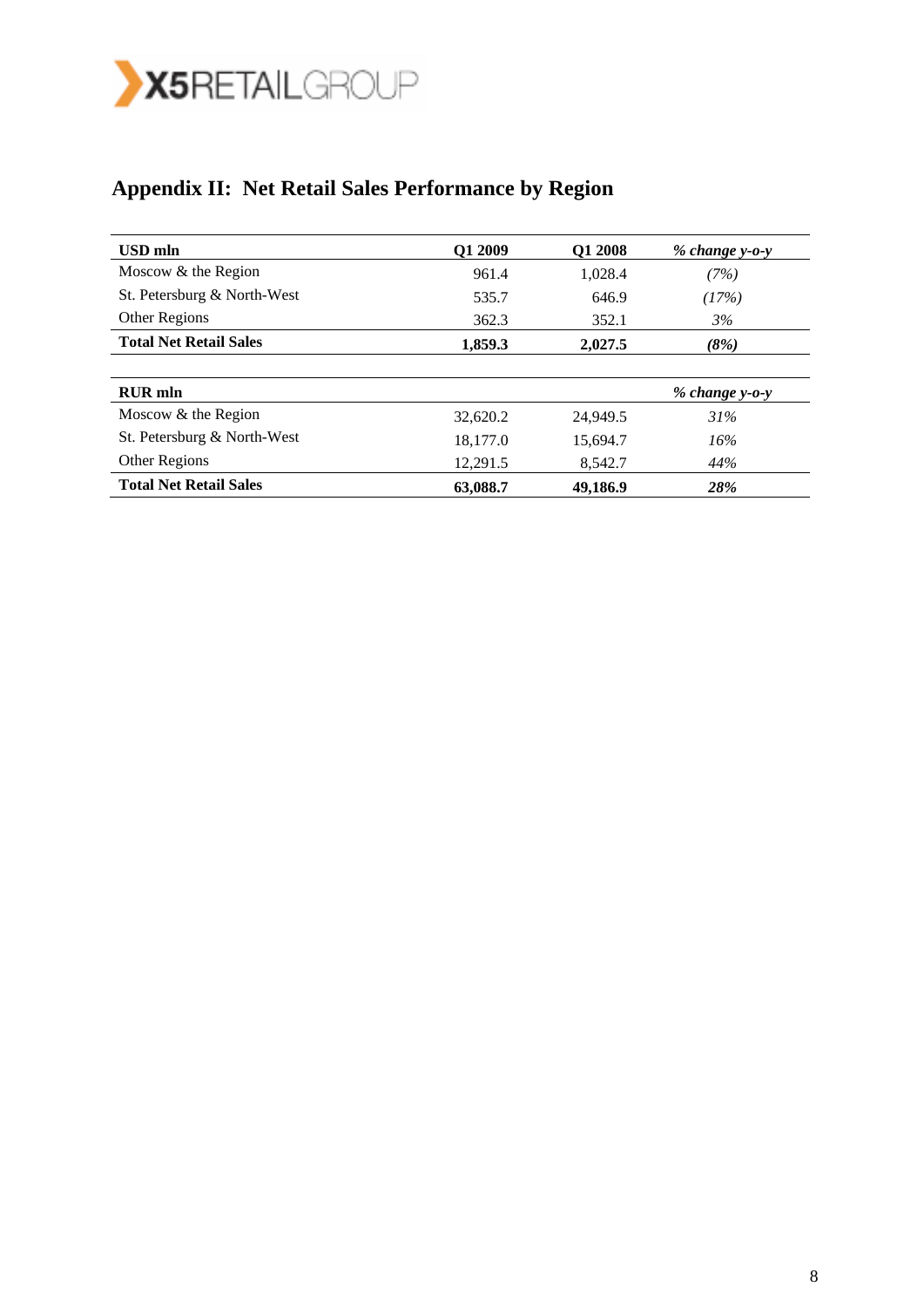

# **Appendix III: Average Ticket and Number of Customers**

|                              | Q1 2009 | Q1 2008 | $% change y-o-y$ |
|------------------------------|---------|---------|------------------|
| <b>Average Ticket, RUR</b>   |         |         |                  |
| Hypermarkets                 | 601     | 561     | 7%               |
| Supermarkets                 | 370     | 339     | 9%               |
| <b>Soft Discounters</b>      | 257     | 239     | 7%               |
| <b>X5 Retail Group Total</b> | 320     | 299     | 7%               |
|                              |         |         |                  |
| <b>Average Ticket, USD</b>   |         |         |                  |
| Hypermarkets                 | 17.7    | 23.1    | (23%)            |
| Supermarkets                 | 10.9    | 14.0    | (22%)            |
| <b>Soft Discounters</b>      | 7.6     | 9.9     | (23%)            |
| <b>X5 Retail Group Total</b> | 9.4     | 12.3    | (24%)            |
|                              |         |         |                  |
| # of Customers, mln.         |         |         |                  |
| Hypermarkets                 | 22.8    | 18.9    | 21%              |
| Supermarkets                 | 56.5    | 52.2    | 8%               |
| <b>Soft Discounters</b>      | 145.1   | 116.3   | 25%              |
| X5 Retail Group Total        | 224.4   | 187.4   | 20%              |